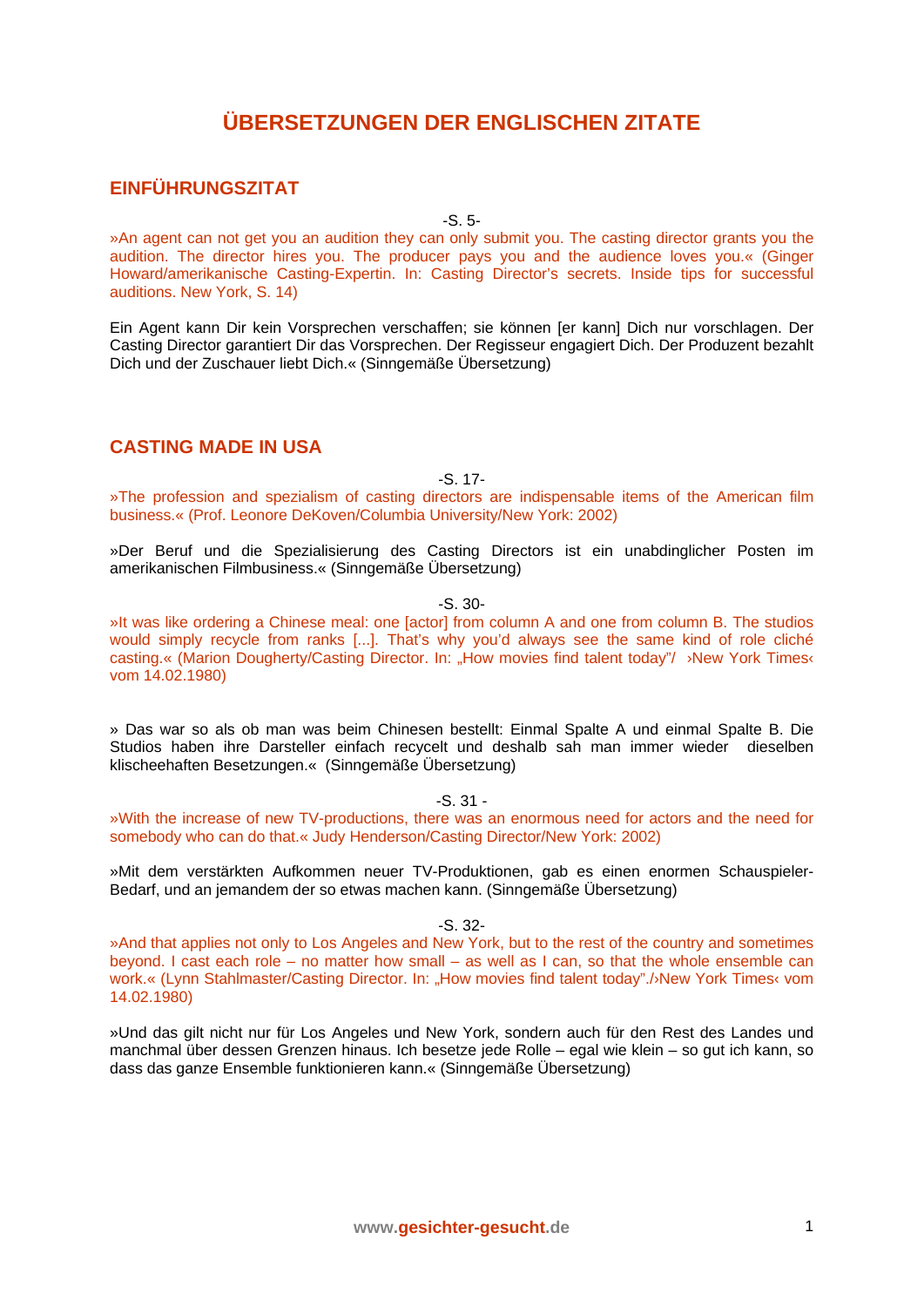-S.33-

»No one knew what we were doing. I did what seemed to work for me, which was calling people in and make them read for something, and then whittling it down to a couple of people you thought were right, and then bringing them in to read for the director.« (Marion Dougherty/Casting Director. In: "Casting characters"/›American Film‹ /Nr. 7/1990: 38-46, S. 41)

»Niemand wusste was wir taten. Ich tat das, was scheinbar für mich funktionierte, nämlich Leute reinzuholen und sie für etwas lesen zu lassen, um es dann auf ein Paar Leute zu reduzieren, die man für geeignet hielt und anschließend zum Regisseur zu bringen und lesen zu lassen.« (Sinngemäße Übersetzung)

-S. 37-

»While an independent casting director accompanies the creative process and puts the whole ensemble together, an in-house casting director is merely responsible for the coordination of the actors that have been cast.« (Bill Murphy/Assistant Director of Features Casting von ›Paramount‹/Los Angeles: 2002)

»Während ein Independent Casting Director den kreativen Prozess begleitet und das Gesamtensemble zusammen stellt, ist ein In-House Casting Director nur noch für die Koordination der besetzten Schauspieler zuständig.« (Sinngemäße Übersetzung)

-S. 38-

»People should be aware that the final decision of what gets up on the screen is the director's and or the producer's.« (Robert Wise von der >Academy of Motion Pictures and Science‹. In: "Casting characters."/›American Film‹ /Nr. 7/1990, S. 43)

»Den Leuten soll bewusst sein, dass die endgültige Entscheidung von dem was auf der Leinwand abgeht, beim Regisseur und/oder dem Produzenten liegt.« (Sinngemäße Übersetzung)

### **CASTING MADE IN GERMANY: VOM SUCHEN UND FINDEN**

-S. 94-

»German police stormed into Sigrid Narjes' central Munich office early one morning in 1990, riffled through her files and carted off boxes filled with documents for state prosecutors seeking to throw her in jail for her crime.« (Kirschbaum, Erik: "Teutonic talent reps are agents of change." In: <sup>y</sup>Variety<sub>'</sub>; Nr.5/1996/S. 22-23, S. 23)

»Die deutsche Polizei stürmte Sigrid Narjes Münchner Hauptgeschäftstelle an einem frühen Morgen 1990, durchblätterten ihre Ordner und transportierten Kisten mit Dokumenten auf der Suche nach Beweisen für die Staatsanwaltschaft, um sie wegen Kriminalität ins Gefängnis zu bringen.« (Sinngemäße Übersetzung)

»Along with [Sigrid] Narjes, Carola Studlar and Bernhard Hoestermann are considered to be the frontline catalyst of this new era of agencies in Germany.« (Ebd.)

»Zusammen mit Sigrid Narjes betrachtet man Carola Studlar und Bernhard Hoestermann als die Katalysatoren an der Spitze der neuen Agenten-Ära in Deutschland.« (Sinngemäße Übersetzung)